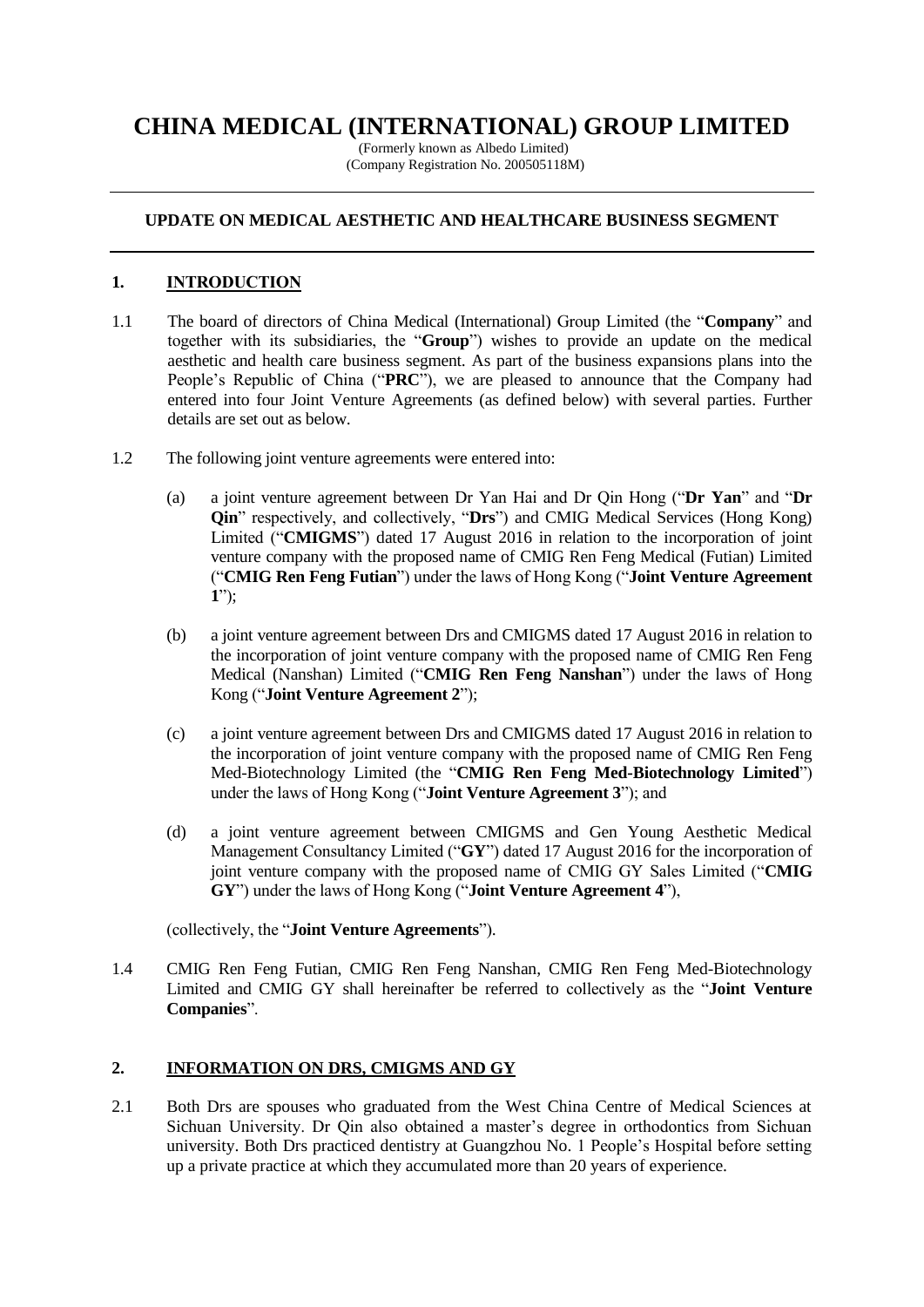- 2.2 Both Drs established 深圳市唯美门诊部有限公司 ("**Shenzhen City Weimei Clinic Limited**") in August 2014 and 深圳市南山臻美门诊部有限公司 ("**Shenzhen City Zhenmei Clinic Limited**") in March 2016 respectively, both of which are incorporated in the People's Republic of China ("**PRC**") and have their registered offices at RL1027, L/F., Zhongshan City, No. 3 Fuhua 2nd Road, Futian District, Shenzhen, PRC and 5/F., Tiley Fame City I, Nanshan district, Shenzhen 518108, PRC respectively ("**Wei Mei**" and "**Zhen Mei**" respectively and collectively, the "**Clinics**").
- 2.3 CMIGMS is a company incorporated and existing under the laws of Hong Kong, with its registered office at Unit 1607A, 16/F., Tower 2 Silvercord, 30 Canton Road, Tsimshatsui, Kowloon, Hong Kong. CMIGMS is Hong Kong registered investment holding company and a wholly-owned subsidiary of the Company.
- 2.4 GY is a company principally engaged in sales development, training, consultation, investment and business services.

# **3. INFORMATION ON THE JOINT VENTURE AGREEMENTS 1 AND 2**

#### **3.1 Capital**

Each of CMIG Ren Feng Futian and CMIG Ren Feng Nanshan shall have an initial issued share capital that is divided into 10,000 shares; CMIGMS, Dr Yan and Dr Qin will initially hold 5,000 shares, 2,500 shares and 2,500 shares respectively in each of CMIG Ren Feng Futian and CMIG Ren Feng Nanshan.

It is intended for each of CMIG Ren Feng Futian and CMIG Ren Feng Nanshan to establish a wholly-owned foreign enterprise in Shenzhen for the purpose of carrying on business in the PRC.

The Group has committed approximately RMB 2,699,000 in connection with CMIG Ren Feng Futian and approximately RMB 2,670,000 in connection with CMIG Ren Feng Nanshan to provide initial funding and for working capital purposes.

#### **3.2 Board composition**

The board of directors of CMIG Ren Feng Futian and CMIG Ren Feng Nanshan will comprise five directors, three of whom will be appointed by CMIGMS and two of whom will be appointed by Drs. The chairman of the board will be one of the directors appointed by CMIGMS.

#### **3.3 Rationale and scope of business operations**

The rationale of Joint Venture Agreements 1 and 2 is to allow Drs and CMIGMS to operate the Clinics or other aesthetics medical clinic to be set up by each of CMIG Ren Feng Futian and CMIG Ren Feng Nanshan through the wholly-owned foreign enterprise or other subsidiary companies of CMIG Ren Feng Futian and CMIG Ren Feng Nanshan and to operate and/or manage such aesthetics medical clinics within Guangdong Province of the PRC.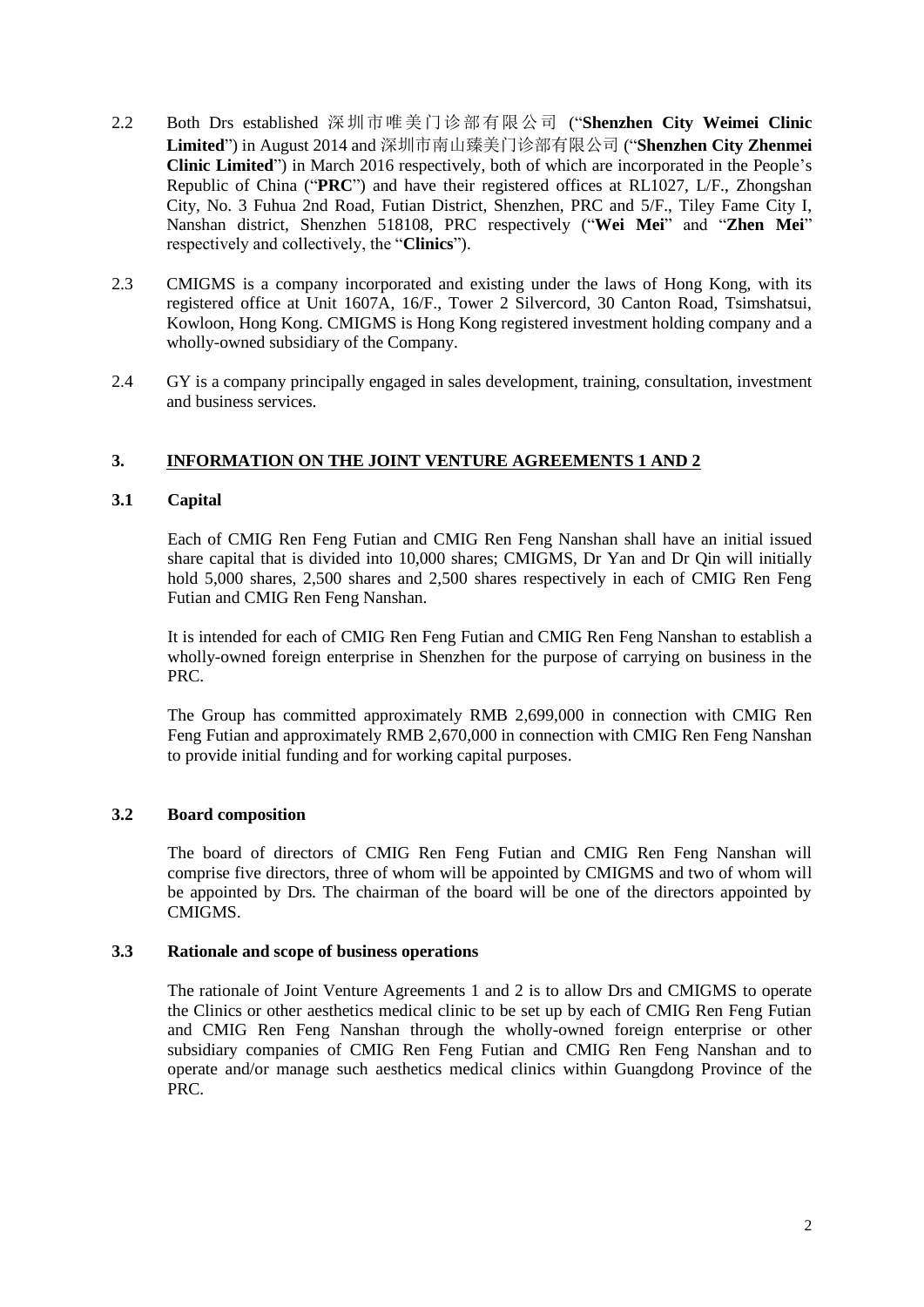#### **3.4 Exclusivity**

Drs and CMIGMS agree that insofar as it concerns them, each of CMIG Ren Feng Futian and CMIG Ren Feng Nanshan shall have exclusive right to carry on the business within Guangdong Province of the PRC. During such term, each of the Drs and CMIGMS agree that they shall not in any way directly or indirectly compete with the business of each of CMIG Ren Feng Futian and CMIG Ren Feng Nanshan and shall procure that none of their respective subsidiaries, affiliates or agents will so compete.

# **4. INFORMATION ON THE JOINT VENTURE AGREEMENT 3**

# **4.1 Capital**

CMIG Ren Feng Med-Biotechnology Limited will have an initial issued share capital ("**Issued Capital**") of HK\$10,000 divided into 10,000 shares; CMIGMS, Dr Yan and Dr Qin will initially hold 5,000 shares, 2,500 shares and 2,500 shares in CMIG Ren Feng Med-Biotechnology Limited.

It is intended for CMIG Ren Feng Med-Biotechnology Limited to establish a wholly-owned foreign enterprise in Shenzhen for the purpose of carrying on business in the PRC.

The Group has committed an amount of approximately RMB 1,300,000 in connection with CMIG Ren Feng Med-Biotechnology Limited to provide initial funding and for working capital purposes.

#### **4.2 Board composition**

The board of directors of CMIG Ren Feng Med-Biotechnology Limited will comprise five directors, three of whom will be appointed by CMIGMS and two of whom will be appointed by Drs. The chairman of the board will be one of the directors appointed by CMIGMS.

#### **4.3 Rationale and scope of business operations**

The rationale for Joint Venture Agreement 3 is for Drs and CMIGMS to co-operate in the marketing and promotion of PRP products and treatment at the Clinics and such other premises as may be agreed in Shenzhen city, PRC. The Drs have, through their nominee, been appointed as agent to market and promote the Platelet-Rich Plasma ("**PRP**") products of NeoAsia Medical Aesthetics Group in Shenzhen city, PRC on an exclusive basis and the Drs will be arranging for such agency to be assigned to CMIG Ren Feng Med-Biotechnology Limited.

NeoAsia Medical Aesthetics Group is one of the largest medical aesthetics groups in Taiwan. NeoAsia Medical Aesthetics Group was founded in 1993 and is principally engaged in the manufacturing and distribution of cosmeceuticals, distribution of cosmetic laser devices, manufacturing and distribution of biomedical engineering devices and management of a stateof-the-art medical aesthetics training auditorium and its Elite Clinic. In addition, NeoAsia Medical Aesthetics Group also established a Biomedical R&D Centre, which focuses on autologous and allogeneic stem cell and growth factor technology and treatments.

#### **4.4 Exclusivity**

Drs and CMIGMS agree that insofar as it concerns them, CMIG Ren Feng Med-Biotechnology Limited shall have exclusive right to carry on the business within Guangdong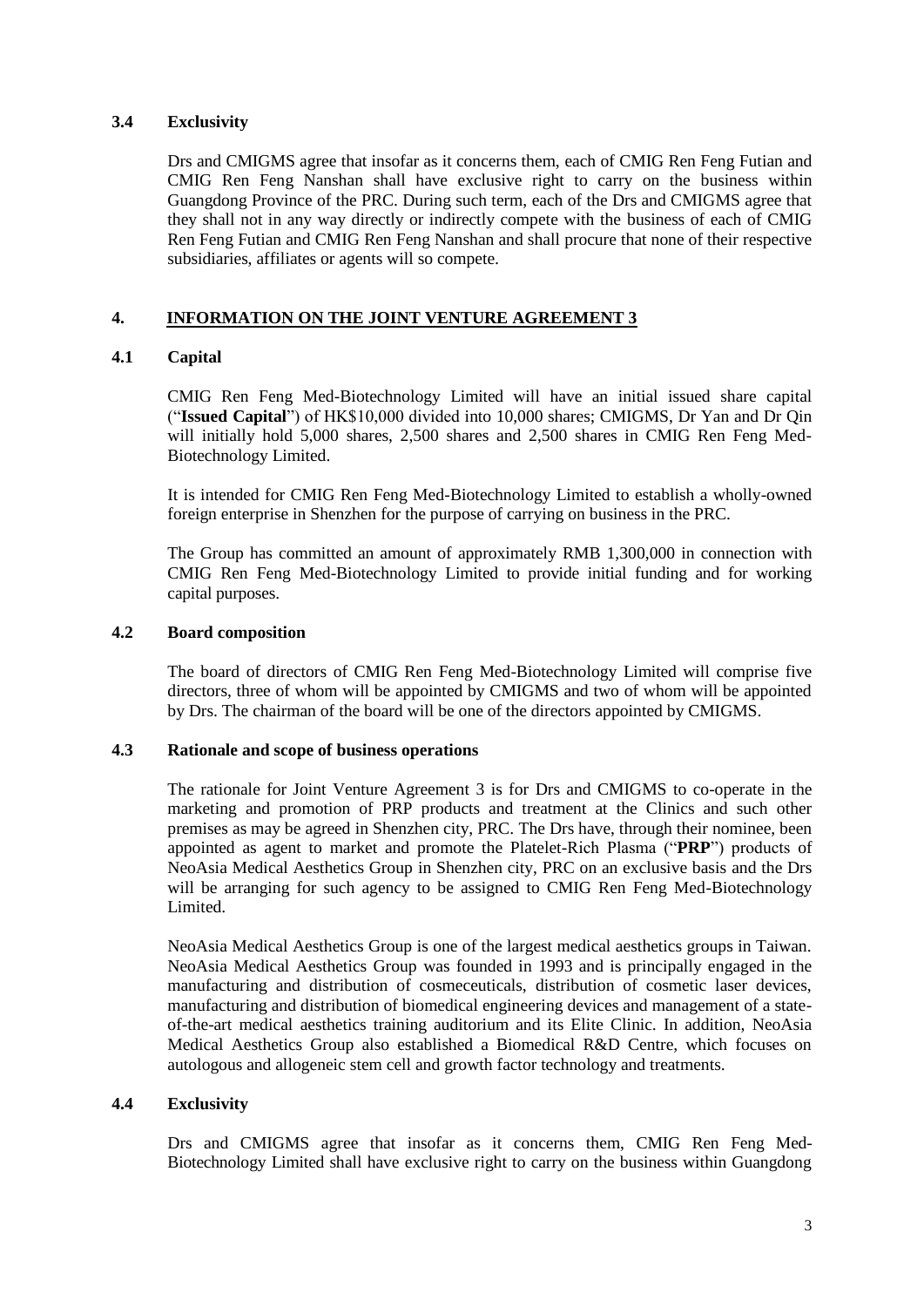Province of the PRC. During such term, each of Drs and CMIGMS agree that they shall not in any way directly or indirectly compete with the business of CMIG Ren Feng Med-Biotechnology Limited and shall procure that none of their respective subsidiaries, affiliates or agents will so compete.

# **5. INFORMATION ON JOINT VENTURE AGREEMENT 4**

### **5.1 Capital**

CMIG GY will have an initial issued share capital of HK\$100 divided into 100 shares; CMIGMS or its designee and GY will initially hold 51 shares and 49 shares respectively in CMIG GY.

## **5.2 Board composition**

The board of directors of CMIG GY will comprise five directors, three of whom will be appointed by CMIGMS and two of whom will be appointed by GY. The chairman of the board will be one of the directors appointed by CMIGMS.

## **5.3 Rationale and scope of business operations**

CMIG GY is to be established for the purposes of providing, *inter alia,* sales, training services and other consultation services to the clinics invested, operated and co-operated by CMIGMS and/or its subsidiaries or affiliates. CMIG GY would also be responsible for the marketing and promotional activities of the clinics invested, operated and co-operated by CMIGMS and/or its subsidiaries or affiliates.

## **6. FINANCING AND FINANCIAL EFFECTS OF THE JOINT VENTURE AGREEMENTS**

- 6.1 The Company's contribution to the capital of each of the Joint Venture Companies will be funded through internal sources or external financing.
- 6.2 The Joint Venture Agreements are not expected to have any material impact on the consolidated net tangible assets and earnings per share of the Group for the financial year ending 31 December 2016.

# **7. INTEREST OF DIRECTORS AND SUBSTANTIAL SHAREHOLDERS**

None of the Directors, nor, to the best of the knowledge of the Directors, the controlling shareholders or substantial shareholders of the Company, has any interest, direct or indirect, in the abovementioned Joint Venture Agreements.

## **8. FURTHER UPDATES TO THE MEDICAL AESTHETIC AND HEALTHCARE BUSINESS**

As disclosed in the Company's second quarter unaudited financial statement dated 12 August 2016, we are experiencing headwinds in our Taiwan medical aesthetic business due to keen competition, decrease in medical tourist from the PRC and tougher governmental policies in place. As a result, the Company is actively seeking operation opportunities with new partners and in new locations to establish new operation opportunities.